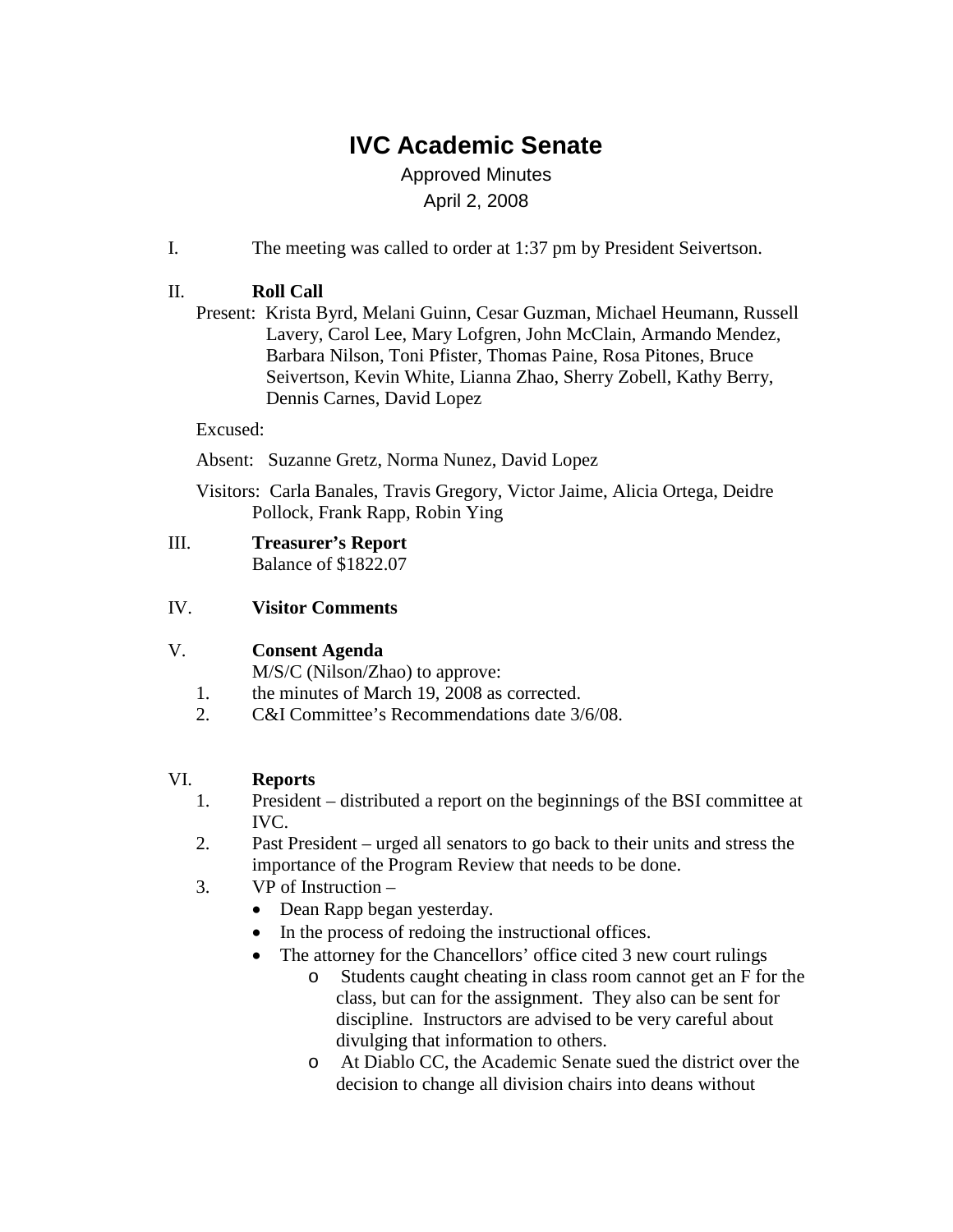consulting the Academic Senate. The judge ruled that this action is out of the preview of the AS.

- o Disclosure of salaries for public employees is legal. This ruling also includes investigations on faculty conduct, even if there is not merit. You must be very careful in what you write down, it can become public domain: Outlook, Open Com, email, etc.
- 4. SLO Coordinator
	- attended the state SLO meeting
	- made contacts with other schools
	- working on getting members for the committee.
- 5. ASG President blood drive April 8 and 9

### VII. **Academic and Professional Matters**

- 1. Equivalency Committee –M/S/C (Zhao/Nilson) to draw up a board resolution to make the Equivalency Committee a Standing Committee, while continuing as a sub-committee of the Academic Senate and provide training for the members.
- 2. By-Laws Continued Melani Quinn and Armando Mendez
	- discussed Section III and IV of Article III
- 3. Emergency Procedures Robin Ying, Travis Gregory
	- Alarm system is priority #1.
	- Addition to the syllabi was discussed.
	- Until construction is done, the map is the best system for now.
	- Information on what should be done during an emergency will be added to the back of your ID card.
	- Speaker on safety during fall orientation.
	- Phone system is pending board approval, will have PA capability for classroom.
	- HR website has a link about the faculty's role during an emergency
- 4. Overload Teaching Limit items discussed:
	- we limit our students, not unreasonable to set limit for faculty.
	- teaching full time at another school along with teaching at IVC.
	- Ed code: if you are a faculty member and your overload interferes with your contract, then you are in violation of your contract.
	- time for committee attendance?
	- Most schools do not allow faculty to teach over 9 units of overload. M/S/C (Nilson/Heumann) to recommend to the IVC/CCA/CTA/NEA that the faculty can teach up to 9 units overload.

#### VIII. Discussion

- 1. Spring Fund Raiser tickets are being made. Needs to be publicized.
- 2. Academic Senate Budget being asked to reduce budget by 10% for next year
- 3. Travel Funds Carol Lee and Barbara Nilson asked for travel reimbursement